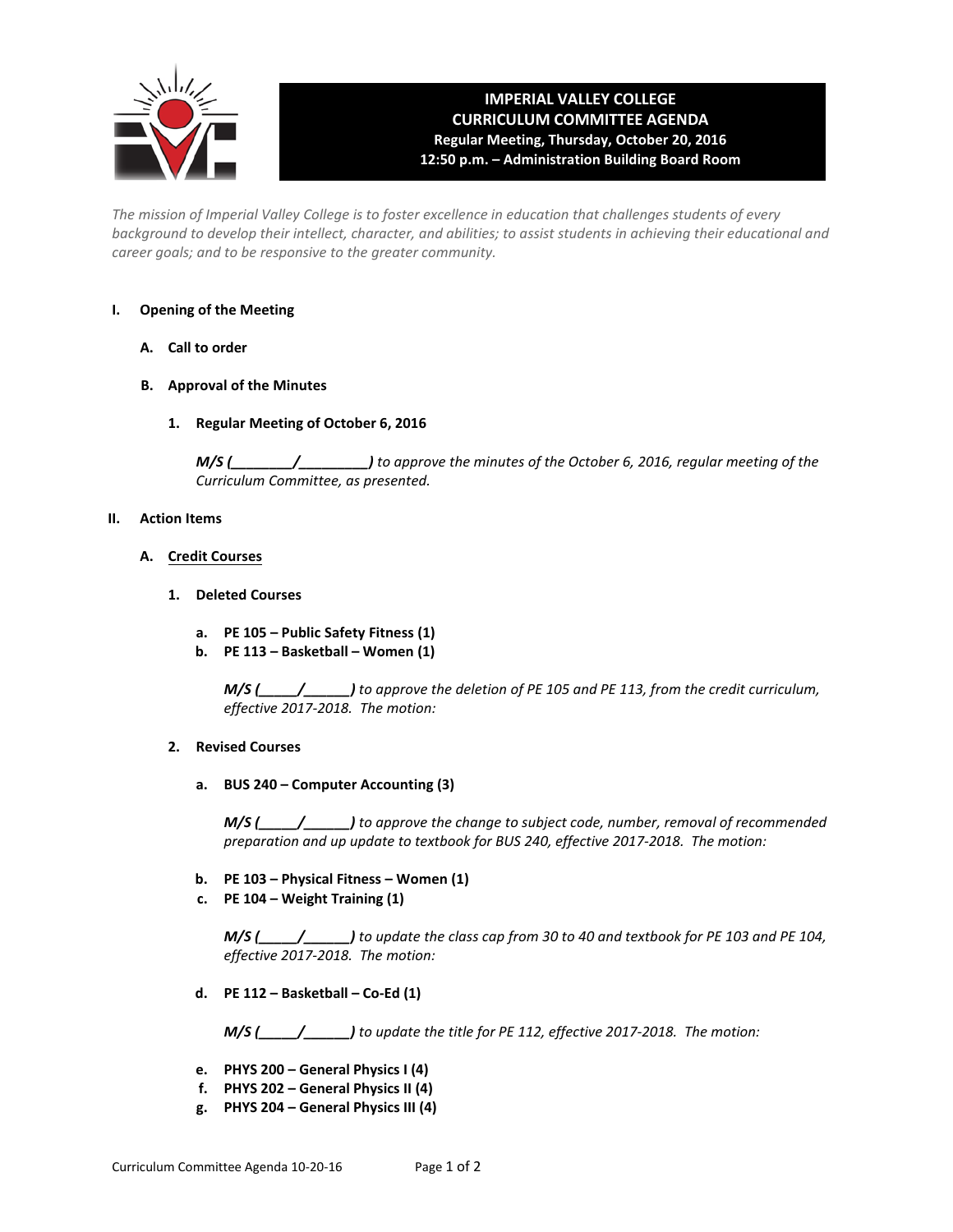*M/S (\_\_\_\_\_/\_\_\_\_\_\_) to update the textbooks for PHYS 200, PHYS 202, and PHYS 204, effective 2017-2018. The motion:*

#### **B. Distance Education Courses – Addendum Documentation**

- **a. CIS 160 CISCO IT Essentials: Hardware and Software (4)**
- **b. CIS 162 Cisco CCNA Discovery 1: Introduction to Networks (4)**
- **c. CIS 164 Cisco CCNA Discovery 3: Scaling Networks (4)**
- **d. CIS 165 Cisco CCNA Discovery 4: Connecting Networks (4)**

*M/S (\_\_\_\_\_\_\_\_\_/\_\_\_\_\_\_\_\_\_\_) to approve the Distance Education Addendum for CIS 160, CIS 162, CIS 164, and CIS 165, effective 2016-2017, to provide greater access and allow the inclusion of all modalities of learning, as presented. The motion:*

# **III. Discussion Items**

**1.**

# **IV. Information Items**

**1. Curriculum Timelines**

# **V. Other Items**

**VI. Next Regular Meeting: November 3, 2016, 12:50pm in the Board Room**

#### **VII. Adjournment**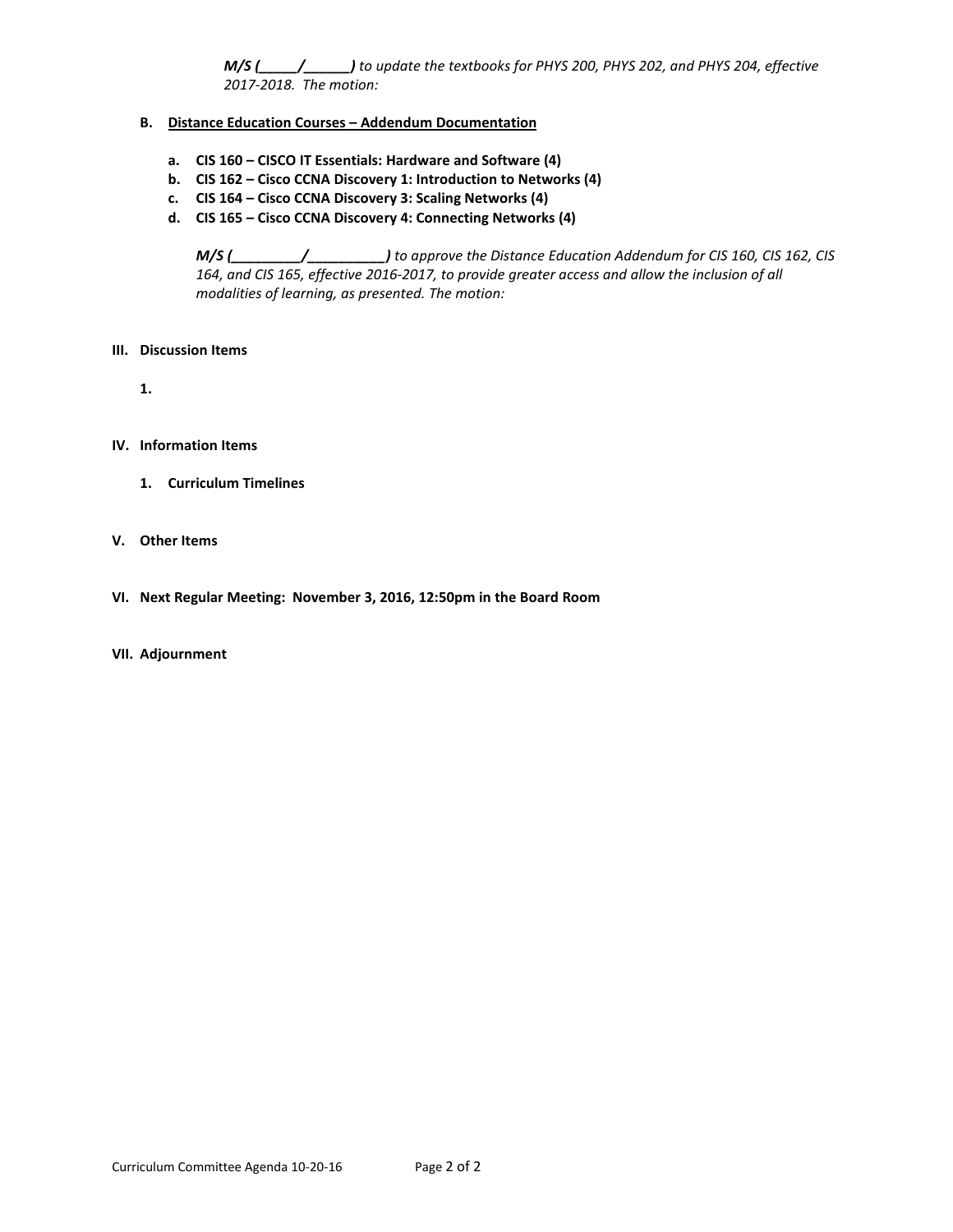

# **IMPERIAL VALLEY COLLEGE CURRICULUM COMMITTEE MINUTES (Unadopted) Regular Meeting, Thursday, October 6, 2016 12:50 p.m. –Board Room**

**Present:** │ □Nicholas Akinkuoye │ ⊠Craig Blek │ □Tina Aguirre │ ⊠Andrew Robinson **ØMichael Heumann** │ ØXochitl Tirado │ ØDaniel Gilison │ □Carol Hegarty **☑Allyn Leon │ □Jose Velasquez │ □Norma Nava │ ☑Trinidad Argüelles ⊡Andres Martinez** │ □Jose Ruiz │ □Sydney Rice │ □Beatriz Avila David Drury for Kevin White □Cathy Zazueta | ØASG Representative **Consultants:** │ □Efrain Silva │ □Becky Green │ ⊠Gloria Hoisington │ □David Drury ☐David Zielinski ☐Norma Nunez ☐Kevin Howell ☐Jill Kitzmiller **Ex-officio Visitors**: **Recorder:** | Dixie Krimm

# **I. Opening of the Meeting**

# **A. Call to order**

Craig Blek called the regular meeting of the Imperial Valley College Curriculum Committee to order at 1:05 pm on Thursday, October 6, 2016.

# **B. Approval of the Minutes**

**1. Regular Meeting of September 1, 2016**

*M/S/C (Leon/Heumann) to approve the minutes of the September 1, 2016, regular meeting of the Curriculum Committee, as presented.* 

#### **II. Action Items**

- **A. Credit Courses**
	- **1. Deleted Courses**
		- **a. FIRE 105 – Emergency Medical Technician I (7.5)**
		- **b. FIRE 107 – Emergency Medical Technician I – Refresher (2)**
		- **c. MUS 200 – History & Literature of Music I (3)**
		- **d. MUS 202 – History & Literature of Music II (3)**
		- **e. NURS 113 – Pharmacology I (1.5)**
		- **f. NURS 221 – Nursing Skills Laboratory IV (1)**
		- **g. NURS 224 – Psychiatric & Mental Health Nursing (2)**
		- **h. NURS 225 – Psychiatric & Mental Health Nursing Application (1)**
		- **i. NURS 241 – Nursing Process and Applications IV (8.5)**

*M/S (Gilison/Leon) to approve the deletion of the above courses a. through i., from the credit curriculum, effective 2016-2017. The motion carried.*

- **2. Revised Courses**
	- **a. ART 104 – History of Modern Art (3)**
	- **b. ART 160 – Graphic Design (3)**
	- **c. ART 262 – Gallery Display I (3)**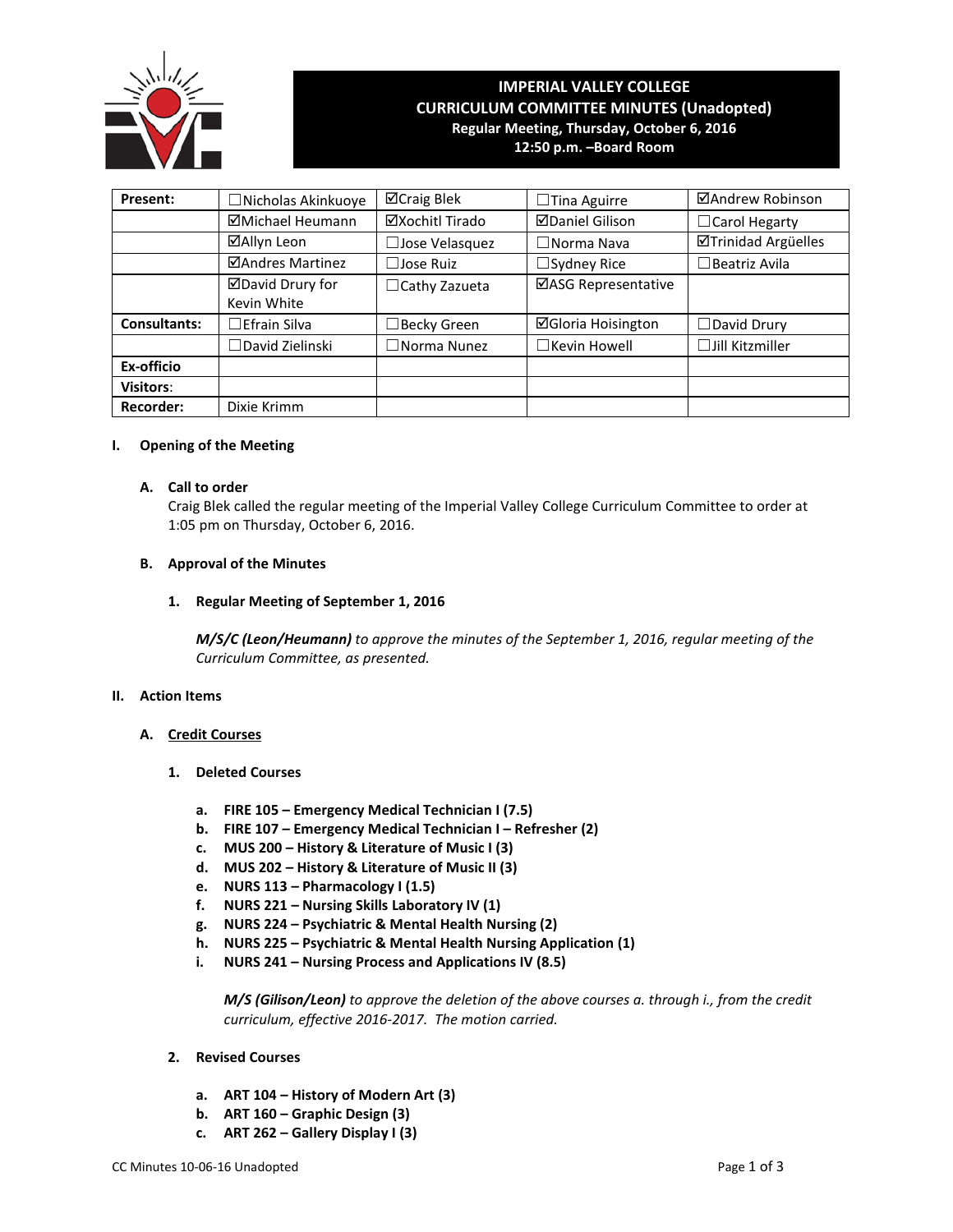- **d. ART 263 – Gallery Display II (3)**
- **e. ART 264 – Gallery Display III (3)**
- **f. CIS 137 – Web Development Tools (3)**
- **g. ENGL 224 – Survey of British Literature I (3)**
- **h. ENGL 225 – Survey of British Literature II (3)**

*M/S (Heumann/Leon) to approve the textbook update for items a. through h., effective 2017- 2018. The motion carried.*

# **i. AG 134 – Agricultural Business Organization (3)**

*M/S (Leon/Heumann) to approve the update to objectives, content, texts, and removal of recommended prep for AG 134, effective 2017-2018. The motion carried.*

# **j. AU T 135 – Automotive Techniques and Applications (3)**

*M/S (Leon/Robinson) to renumber course from AU T 070 to AU T 135, update degree applicability and texts, effective 2017-2018. The motion carried.*

# **k. EMT 105 – Emergency Medical Technician I (7.5)**

*M/S (Leon/Gilison) to update description, content, texts, and remove cross listed course (FIRE 105), effective 2017-2018. The motion carried.*

#### **l. EMT 107 – Emergency Medical Technician I – Refresher (2)**

*M/S (Gilison/Leon) to update texts, and remove cross listed course (FIRE 107), effective 2017- 2018. The motion carried.*

# **m. ENGL 222 – Survey of World Literature I (3)**

**n. ENGL 223 – Survey of World Literature II (3)**

*M/S (Heumann/Gilison) to update title and texts for ENGL 222 and ENGL 223, effective 2017- 2018. The motion carried.*

**o. JRN 100 – Introduction to Journalism (3)**

*M/S (Heumann/Gilison) to remove recommended preparation, effective 2017-2018. The motion carried.*

**p. PHSC 110 – Physical Science (3)**

*M/S (Gilison/Leon) to update class cap from 30 to 35, effective 2017-2018. The motion carried.*

- **q. SPAN 110 – Elementary Spanish II (5)**
- **r. SPAN 200 – Intermediate Spanish I (5)**
- **s. SPAN 210 – Intermediate Spanish II (5)**
- **t. SPAN 221 – Spanish for Heritage Speakers II (5)**

*M/S (Leon/Heumann) to add appropriate prerequisites to SPAN 110, 200, 221 and to add prerequisite and update textbook for SPAN 210, effective 2017-2018. The motion carried.*

- **3. New Courses** 
	- **a. BUS 120 – Retail Management (3)**
	- **b. BUS 145 – Human Resources Management (3)**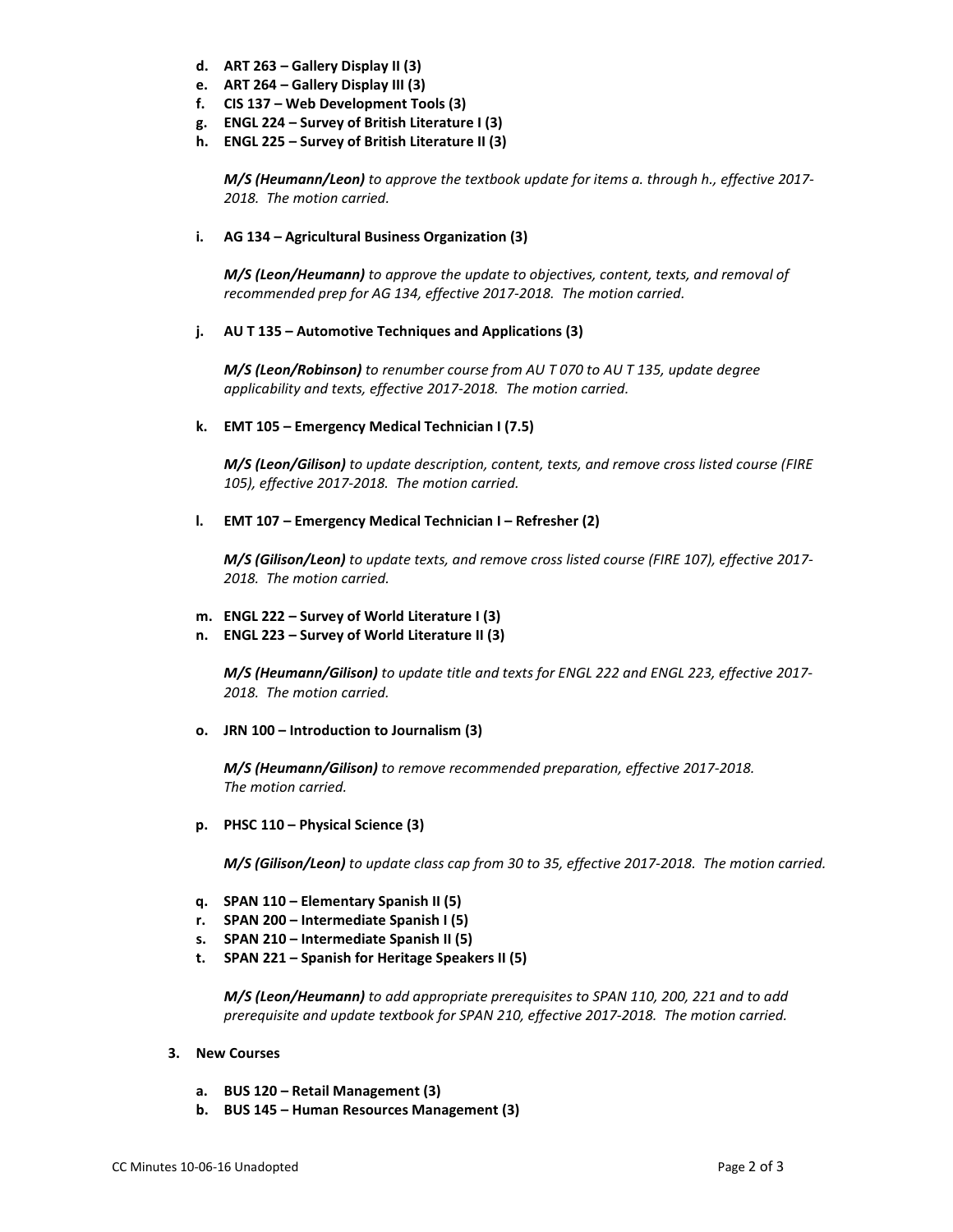*M/S (Leon/Heumann) to approve the addition of BUS 120 and BUS 145, to the credit curriculum, effective 2017-2018, as presented. The motion carried.*

# **B. Distance Education Courses – Addendum Documentation**

#### **a. CIS 137 – Web Development Tools (3)**

*M/S (Leon/Martinez) to approve the Distance Education Addendum for CIS 137, effective Spring 2017, to provide greater access and allow the inclusion of all modalities of learning, as presented. The motion carried.*

#### **III. Discussion Items**

#### **1. Course Review**

Committee members were asked how they were doing with the course review list. Revisions are being worked on. Courses should also be reviewed as part of the program review process.

#### **IV. Information Items**

- **1. IEPI – The Role of Curriculum in Maintaining Your Institution's Financial Aid Eligibility – Dixie/Lisa** This workshop provided a training opportunity for colleges.
	- Topics included the intersection between Students Services and Instruction, curriculum approval, financial aid requirements, and best practices.
	- Examination of curriculum data elements related to financial aid eligibility.
	- Students currently receive financial aid for 150% of program.
	- Future changes in financial aid requirements may affect the total number of units for which students may receive aid.
	- The impact on financial aid should be considered when developing and revising curriculum.

# **V. Other Items**

Members discussed Open Education Resources

- There is concern over the quality of the resources.
- Other sources can be explored.

#### **VI. Next Regular Meeting: October 20, 2016, 12:50pm in the Board Room**

**VII. The meeting adjourned at 1:40 p.m.** 

In accordance with the Ralph M. Brown Act and SB 751, minutes of the IVC Curriculum Committee record the votes of all committee members as follows: (1) Members recorded as absent are presumed not to have voted; (2) the names of members voting in the minority or abstaining are recorded; (3) all other members are presumed to have voted in the majority.